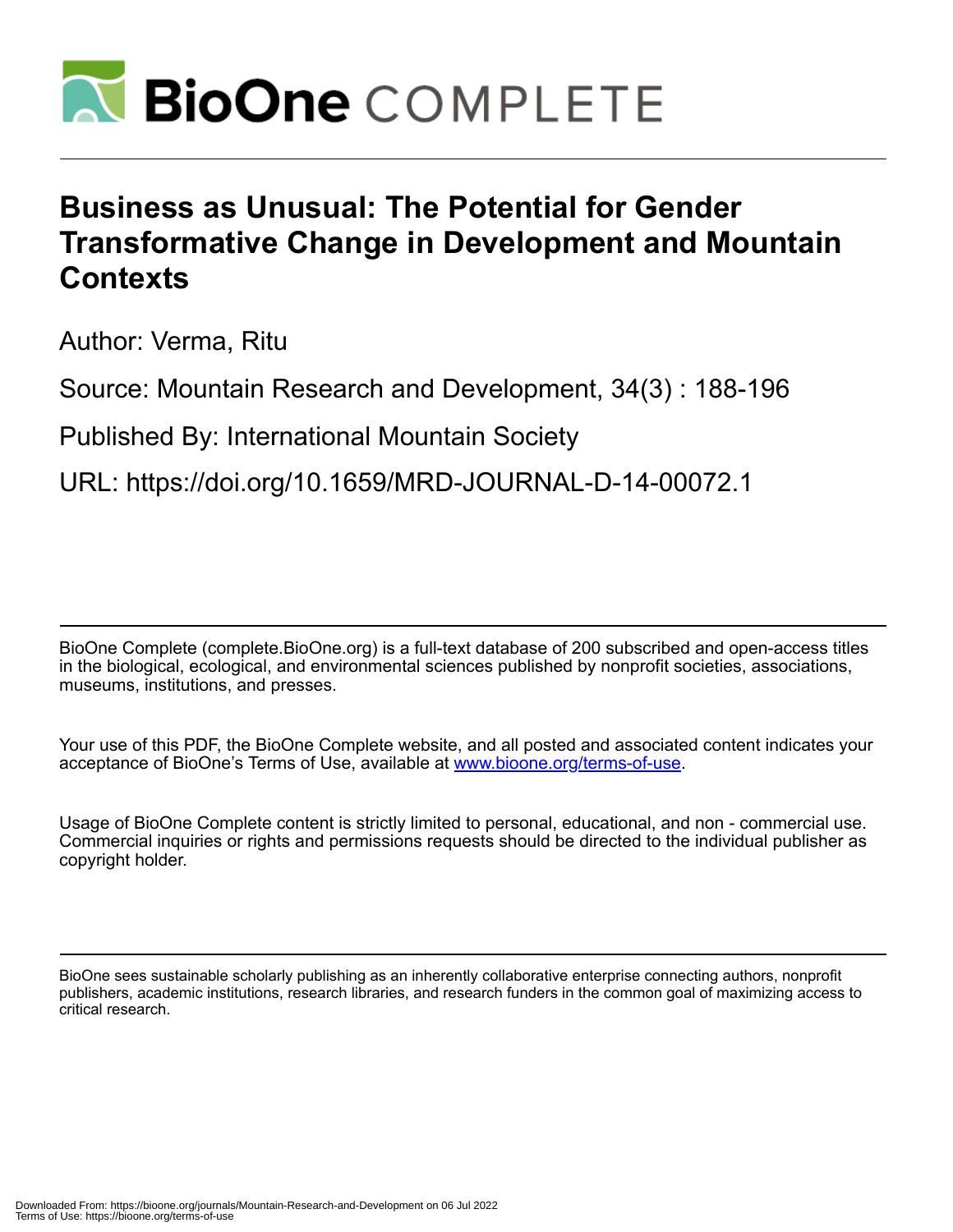#### Mountain Research and Development (MRD) **Introductory Essay**

An international, peer-reviewed open access journal published by the International Mountain Society (IMS) www.mrd-journal.org

# Business as Unusual: The Potential for Gender Transformative Change in Development and Mountain Contexts

#### Ritu Verma\*

\* Corresponding author: rvermapuri@gmail.com Out of the Box Research and Action and The Centre for Bhutan Studies, Langjophakha, Thimphu, Bhutan

Open access article: please credit the authors and the full source.

Enabling transformations of power relations in order to achieve greater equity is challenging; years of experience and scholarly analysis show that ''gender mainstreaming'' has usually been depoliticized in development and has missed its aim, including in mountain contexts. Important innovations and strategies with potential for achieving gender shifts in power relations do exist, but they require sustained effort, rigorous monitoring, and continual reflection. Indeed, tenacious resistance to change and barriers that hamper gender work consistently reappear in development projects and organizations, as illustrated in the papers in this issue of MRD. A novel approach is required to effect truly gender equitable change: an approach that entails challenging ''business as usual.'' This introductory essay synthesizes insights from gender and feminist scholarship and from debates that took place at the recent Bhutan+10 conference entitled ''Gender and Sustainable Mountain Development in a Changing World.'' The essay presents the concept of gender transformative change, placing it within a discussion of the failures of ''gender mainstreaming'' and the

Rather than adding women to recipes for poisonous, unsustainable development based on exploitation—in particular, of women in poverty in the global South, or portraying these women as virtuous victims while failing to support their activism and demands for justice—development organisations need to take on a commitment to transformative gender mainstreaming. Development requires the perspectives and solutions of women, and women require rights and justice. (Sweetnam 2012, p 402)

## Introduction

Enabling transformations in gender power relations in mountain contexts is easier said than done. Experience shows that simply "adding women and stirring" them into complex power-laden gender relations within development is unlikely to yield empowering or meaningful results for women, or for men (Cornwall et al 2004; Rathgeber 2005; Cornwall et al 2007; Parpart 2014), let alone for those living in remote mountain environments. And yet, this is what has been done for years in the name of "gender mainstreaming." One key reason for this is that both development and gender equality are transformative processes and, as such, inherently political

potential of strategic innovations for transforming power relations into more gender equal ones in development and mountain contexts. New theories, organizational change, and a gender transformative change approach are some of the innovations with potential for advancing gender equality. Failures in advancing the gender agenda include the persistence of outdated ''gender mainstreaming'' approaches, confusion between 4 gender approaches (gender awareness, gender championing, gender analysis, and feminist activism), gaps in knowledge, policy, and practice, and tenacious forms of resistance ("3Bs": backlash, backsliding, and burnout); it is crucial to learn from these failures. The paper concludes by reflecting on the way forward, arguing for more strategic alliance building, gender championing, negotiations as well as out of the box thinking and action.

Keywords: Gender; development; innovations; resistance; mountains.

Reviewed by the Editors: July 2014 Accepted: July 2014

and demanding. Rather than aiming for deep changes in objectives, outcomes, and gender power relations both in institutions and at the grassroots, gender equality has often been reduced to developing tools, logframes, mechanisms, bureaucratic targets, and organizational exigencies (Goetz 2004; Sweetnam 2012). Gender equality is also political and challenging in that interpretive power is contested in various development contexts, as a result of different agendas based on different conceptions of power and knowledge, including what these should help to achieve or change (Cornwall et al 2007). Reflecting this reality, many of the articles in the present Special Issue of MRD refer to relations of power and knowledge that tend to disadvantage differently positioned women and men in development and mountain contexts, and some present in-depth, theory-based analyses of such relations.

Despite efforts over time involving women's agency, knowledge, and power to effect change in development contexts, meaningful shifts in gender equality and power relations have thus been at best limited. Many of these efforts have yielded mixed, though important, results and lessons for sustainable and equitable development (Cornwall et al 2004; Rathgeber 2005; Cornwall et al 2007; Sandler and Rao 2012; Parpart 2014). Gender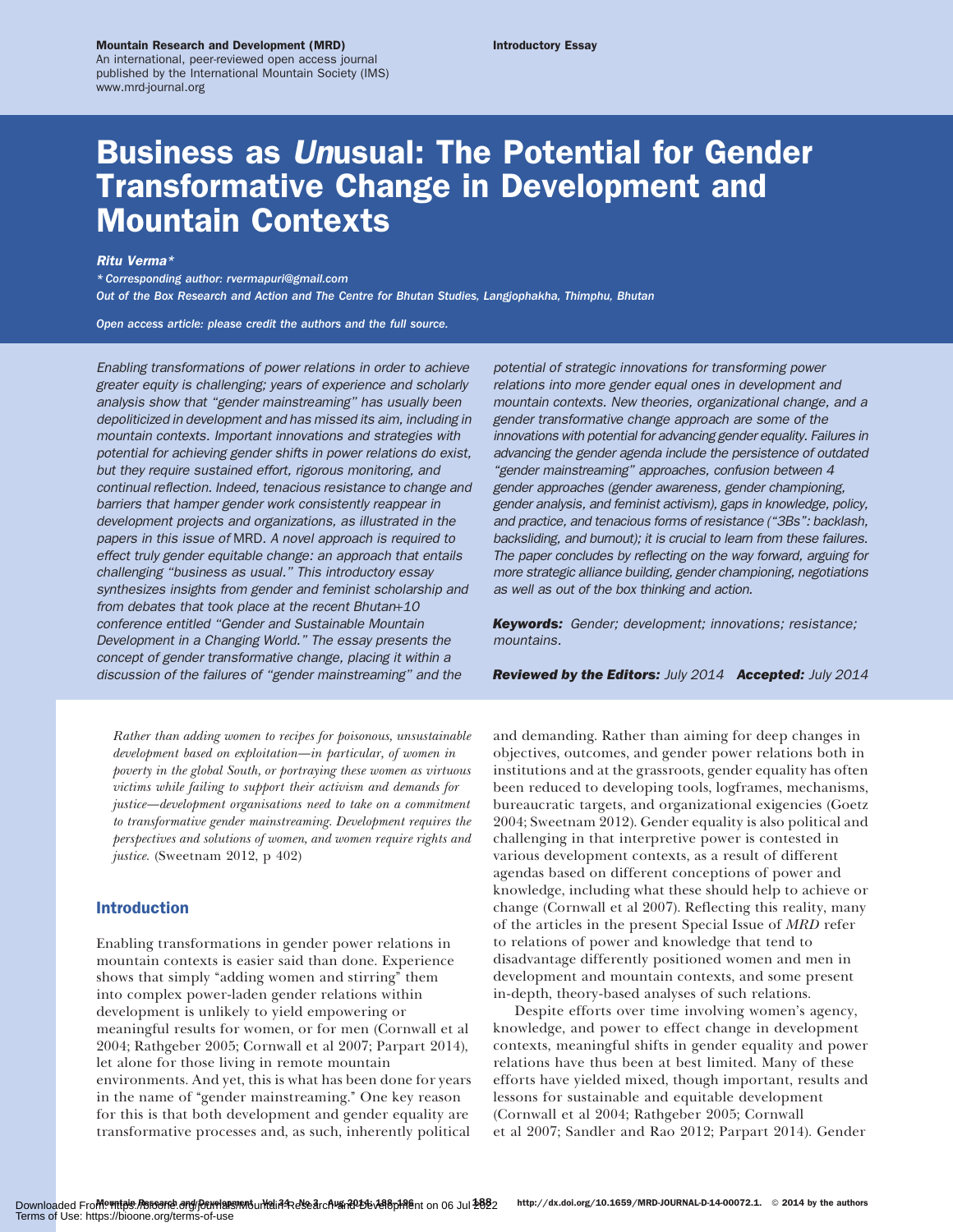discrimination, gender exploitation, and disenfranchisement of women were mentioned as persisting in mountain regions and within development contexts over a decade ago (Anand and Josse 2002); and they are still a problem today, as is reflected in this issue of MRD. Socioeconomic inequalities have increased, not only between rich and poor people in general (Piketty 2014), but also specifically between women and men, worsening the terms on which women and men negotiate resources, status, and identity at all levels from the local to the international (Pearson 2004; Sardenberg 2004; UNICEF 2009). Feminist advocacy faces a difficult task ''within the domain of mainstream development practice, which can be indifferent or even hostile to gender issues" (Cornwall et al 2007, p 2; see also Parpart 2014).

Given the difficulties encountered by "gender mainstreaming'' around the world, calls have increased for ramping up gender equality and empowerment within development in the post-2015 development era (UNGA 2012; UNWomen 2013). Important innovations and strategies with potential for achieving gender shifts in power relations now exist, but they require sustained effort, rigorous monitoring, and constant reflection in a context where tenacious resistances continue to hamper gender work. What is clear from both these arenas is that a novel approach is needed to effect truly genderequitable change: an approach that entails challenging ''business as usual.''

"Business as unusual" was the groundbreaking rallying call that emerged at the decennial international conference ''Bhutan+10: Gender and Sustainable Mountain Development in a Changing World,'' held in October 2012 in Thimphu, Bhutan (Verma and Gurung 2014). The conference enabled delegates to substantiate and fine-tune gender transformative change (see Box 1) as an innovative conceptual framework and approach for sustainable and equitable development in mountain contexts. The present introductory essay synthesizes insights from these debates and previous work, and presents the concept of gender transformative change, placing it within a discussion of the failures of ''gender mainstreaming'' and the potential of innovations for transforming unequal gender power relations into more equal ones in development and mountain contexts.

# Innovations towards gender transformative change

A decade after MRD published its Special Issue entitled Women in Mountains: Gathering Momentum (MRD 2002) in preparation for the "Celebrating Mountain Women" international conference in Bhutan in 2002 (ICIMOD and TML 2002; ICIMOD 2003; Tshering and Thapa 2003), notable strides have been made in research that takes a gender-analytical approach to mountain issues. Although such research has been varied in terms of rigor, depth of

### Box 1: Gender definitions and concepts

Gender: refers to the socioculturally and politicaleconomically constructed roles and responsibilities ascribed to women and men that change over time, are context- and historically specific, and are inseparable from power relations. It also refers to a domain of characteristics that shape the value, status, and access to resources of women and men within different societies.

**Gender equality:** is the measurable equal representation of women and men. Gender equality does not imply that women and men are the same, but that they have equal value and should be accorded equal treatment, opportunities, and benefits.

Gender equity: is the process of being fair to women and men. To ensure fairness, strategies, policies, and measures must often be available to compensate for women's historical and social disadvantages that prevent women and men from operating on a level playing field. Equity leads to equality.

Gender analysis: refers to the systematic examination of the multiple roles, relationships, social institutions, agency, and processes between and among women and men in different cultures and societies, focusing on imbalances of power, wealth, workloads, ownership, and access to resources.

Gender transformative change: goes beyond identifying and exploring the symptoms of gender equality, and addresses underlying causes such as socially constructed norms, attitudes, and relations of power. It is committed to rigorous gender analysis, organizational change, capacity and institutional strengthening, and ensuring gender positive impact through meaningful participation of women and men in leadership, policy, and decision-making processes and institutions.

(Source: Verma 2013)

analysis, policy influence, and on-the-ground impact, it is nonetheless an important gain.

## New theory and research, new steps towards organizational change

One innovation is on the theoretical front, with feminist political ecology emerging as an in-depth critical approach to analyzing the gendered nature of knowledge, resource access and control, local struggles, and more global issues (Leach 2007). In the field of natural resource management, feminist political ecology conceptualizes gender–environment and gender–development relations as being embedded in dynamic social, cultural, and political relations, while insisting on the need for context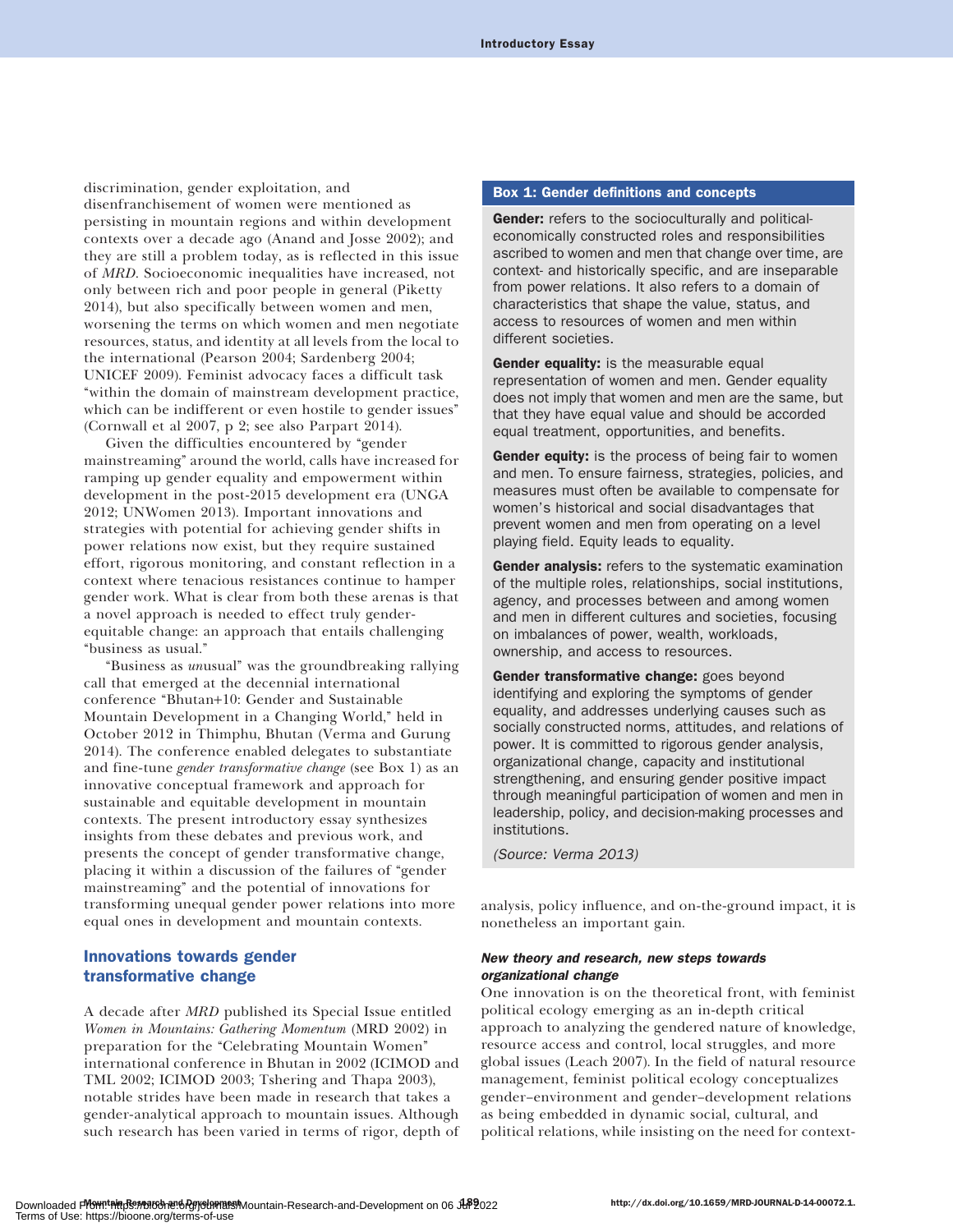specificity rather than universalisms and essentialisms about a homogenous and undifferentiated category of ''women'' (ibid). Most importantly, the analysis shifts the focus from roles to relations, with emphasis on ''how relations of tenure and property, and control over labor, resources, products and decisions, shape people's environmental interests and opportunities, and how environmentally-related rights and responsibilities are almost always contingent on kin and household arrangements and the negotiations they entail'' (ibid, p 75; see also Bossenbroek and Zwarteveen 2014, in this issue).

Such conceptualizations have helped to raise awareness of gender issues in development. Sustained efforts in researching women's and men's different experiences, struggles, and status, along with international organizations' advocacy efforts, have led to better integration of gender issues in some development initiatives. The Asian Development Bank (ADB), for example, carries out gender assessments of all its infrastructure projects, and projects that fail to integrate gender are required to provide justifications for such omissions. International donors, such as Norway's Ministry of Foreign Affairs and the Swedish International Development Agency (SIDA), have earmarked funding for research on the role of gender and women to be conducted within larger climate change adaptation projects—for example, the Himalayan Climate Change Adaptation Programme carried out by the Center for International Climate and Environmental Research-Oslo (CICERO), GRID-Arendal, and the International Centre for Integrated Mountain Development (ICIMOD). Other important efforts include workshops and trainings aimed at strengthening gender equality and gender analysis in development projects and research funded by donors such as SIDA and the International Development Research Centre (IDRC).

These innovations point the way forward in development-relevant gender research, where scientific theory, institutional change, and self-reflective practice need to go hand in hand. Indeed, theoretical innovations will have an impact on the realities of development only if gender equality becomes an integral part of organizations' missions, thus offering the institutional conditions that research aiming to influence development requires. And this can only take place if institutions foster continual reflection on norms and values. In short, there is a need for greater strategic orientation and improved operationalization of gender-analytical frameworks. Numerous innovative practices have potential for effecting gender equality. Examples include gender budgeting (as in the ADB case mentioned above), gender targets and corresponding indicators, specific gender equity policies, institutional policies such as flextime and child care, performance evaluations that make gender transformations the responsibility of all staff, affirmative action, gender championing, gender auditing, measures



FIGURE 1 The 4 domains of gender transformative change.

to enhance women's leadership and negotiation skills, etc. Many of these innovative strategies and practices are at the heart of the concept and approach of gender transformative change.

#### Gender transformative change

The approach was conceptualized and deepened by conference leaders and organizers in preparation for ''Bhutan+10,'' based on lessons learned over 20 years of ''gender mainstreaming'' within research for development organizations focusing on natural resource management in the Himalayas, as well as other institutional experiences in mountain contexts in sub-Saharan Africa. It mirrors the thinking of many other feminist scholars and institutions who have simultaneously developed conceptual frameworks and goals along similar lines with the aim of advancing gender equality, women's empowerment, and women's rights (APWLD 2012; UNWomen 2013). In brief, gender transformative change entails going beyond identifying and exploring the symptoms of gender inequality. As defined in Box 1, it addresses and enables the analysis of underlying causes of inequality, such as socially constructed norms, attitudes, and gender power relations that often disadvantage women. At the same time, it also entails simultaneously focusing on 4 domains of transformation (Figure 1):

- 1. Knowledge, to be advanced through rigorous gender research and analysis, peer-reviewed publications and processes, transdisciplinary research, sharing of research findings with multiple audiences, etc;
- 2. Institutions and networks focusing on organizational change, institutional strengthening, alliance building, meaningful participation of women in leadership, policy and decision-making processes, etc;
- 3. Capacity strengthening, to be achieved via targeted training in women's leadership, gender sensitivity, combatting sexual harassment, conducting gender analysis, etc; and
- 4. Policy- and action-oriented research, to be promoted through applied research work, promotion of indigenous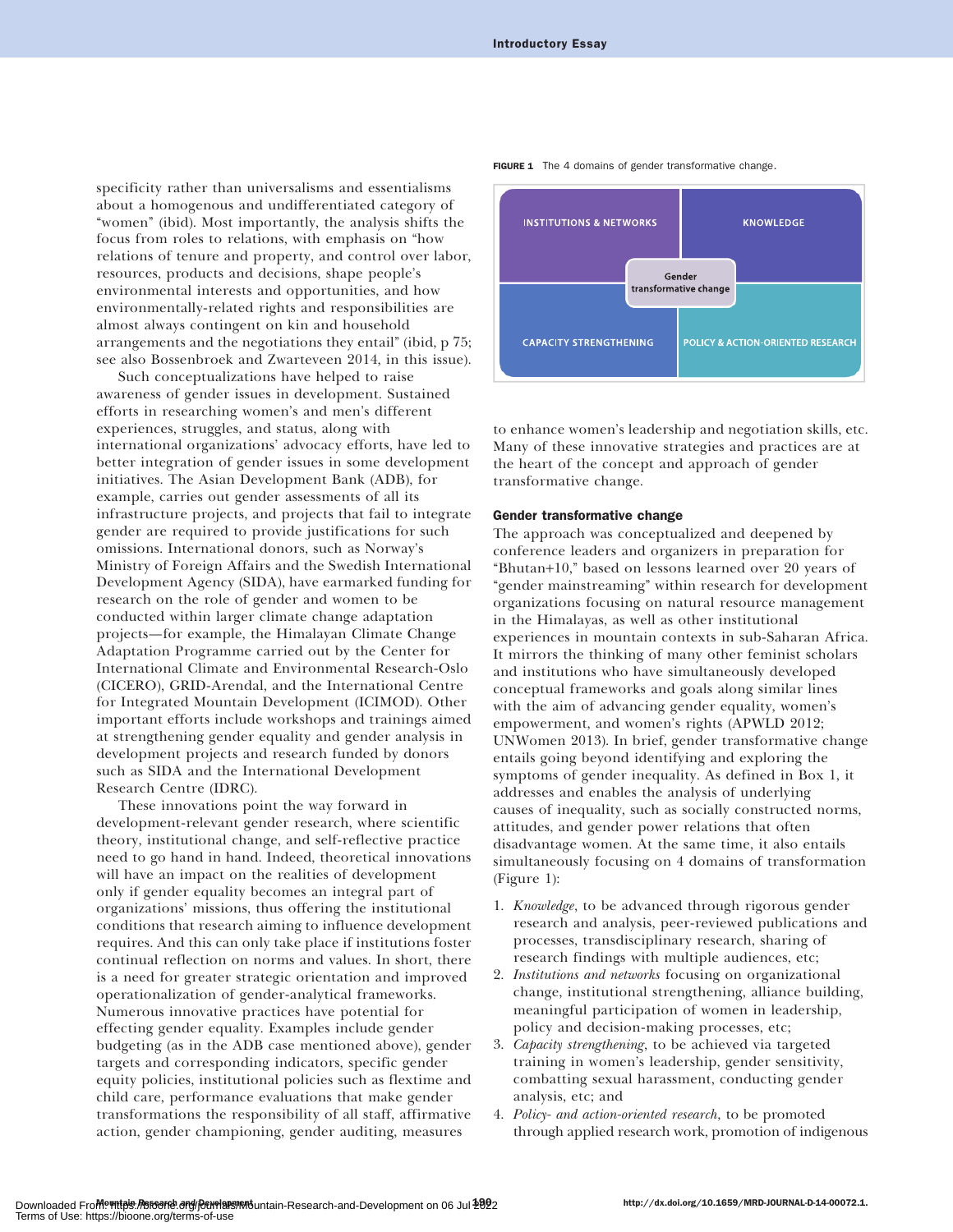knowledge, advocacy for policy formulation and implementation, etc.

It is crucial that all 4 domains are addressed at the same time; attention to any one of them to the exclusion of others will result in a failure to achieve gender transformative change. Moreover, it is important to understand that each of these cornerstones of gender transformative change concerns all actors at all levels, including local actors with and for whom development options are explored, as well as researchers, development practitioners, and all research, development, and other institutions involved.

Proponents of the gender transformative change approach point to the importance of addressing the everyday lived realities of women and men as they struggle to survive and eke out livelihoods within increasingly skewed gender power relations (Verma and Khadka 2014). They call for research and policy-making that focus on women's voices, lived experiences, and agency in reconfiguring gender roles, negotiating resources, and challenging inequitable gendered norms and relations (ibid). The approach requires both the integration of gender issues into larger projects and programs, as well as targeted gender-focused initiatives (Sweetnam 2012; Verma 2013). Moreover, gender transformative change upholds ''the right of women living in the global South to participate equally with men not only in development organisations, but, more widely, in all the institutions which determine their lives and choices: including the household, community organisations, the market and the state'' (Sweetnam 2012, p 393).

Hence, the approach is as much about changing one's own institution in a positive and empowering way, as it is about achieving positive impacts on the ground and creating the necessary conditions for effective development-oriented gender research and meaningful action. All levels of the approach are important. This includes rigorous analysis of gendered lived realities using sound theoretical frameworks, as well as working with women and men at the grassroots, through actionoriented research and for their perceived benefit; and it also includes ensuring that the institutional context for both types of work allows for a gender transformative change approach. Gender transformative change is not just about applying a tool: it is also about reflecting on oneself and one's own institution in the interest of change towards greater gender equity.

The concept of gender transformative change thus explicitly moves away from terms such as "gender mainstreaming" and "Women and Development," which have been used in development organizations to such diverging purposes that they have led to a hollowing of the original epistemological and political aim of the concept of gender equality itself. Understanding the

reasons for the failures of "gender mainstreaming" seems critical to the project of gender transformative change. Indeed, without being aware of the reasons for these failures, the potential of the concept may be lost and instead lead to repetition of the same omissions, resistances, and blind spots.

## ''Gender mainstreaming'': failures and resistances

As mentioned at the beginning of this article, over the past decade, critics have increasingly been pointing to failures of outdated "gender mainstreaming" approaches to bring about real and meaningful transformations in gender power relations. A number of special issues of development journals have emerged as a result of this research (see Repositioning Feminisms in Development, IDS Bulletin, 35(4), 2004; Whither GAD? New Directions on Gender and Development, Canadian Journal of Development Studies, 26, 2005; Gender Myths and Feminist Fables: The Struggle for Interpretive Power in Gender and Development, Development and Change, 38(1), 2007; Beyond Gender Mainstreaming, Gender and Development, 20(3), 2012), pointing out that "gender mainstreaming" efforts have more often than not failed to increase women's wellbeing, livelihood opportunities, meaningful participation in decision-making and governance institutions, positions in leadership, access to resources, rights to land and property, control over the conditions and proceeds of their labor, equitable division of labor and responsibilities, and access to justice in relation to men.

These failures have been accompanied by tenacious resistance to changes in gender relations and knowledge production. There are several reasons for both the failures and the resistance to change, and it is worth reviewing briefly those that are relevant to mountain and development contexts.

## Outdated ''gender mainstreaming'' approaches

First, although historically there have been theoretical shifts from "Women in Development" (WID) and "Women and Development'' (WAD) theories in the 1970s to ''Gender and Development'' (GAD) theories in the 1980s and feminist post-structuralist political-ecology theories from the 1990s onwards (Rathgeber 1990; Parpart and Marchand 1995; Rathgeber 2005; Leach 2007; Sweetnam 2012), development practice has either neglected to adopt these approaches or adopted them with a time lag. WID approaches were anchored in a simplistic focus on women's experiences, perceptions, and productive activities, without focusing on gender relations with respect to knowledge and power (Leach 2007). While they questioned women's position in development and in the international economy, what they proposed was to simply "add women" to preexisting institutions, programs, and policies without challenging skewed gender power relations that systematically disadvantage women (Parpart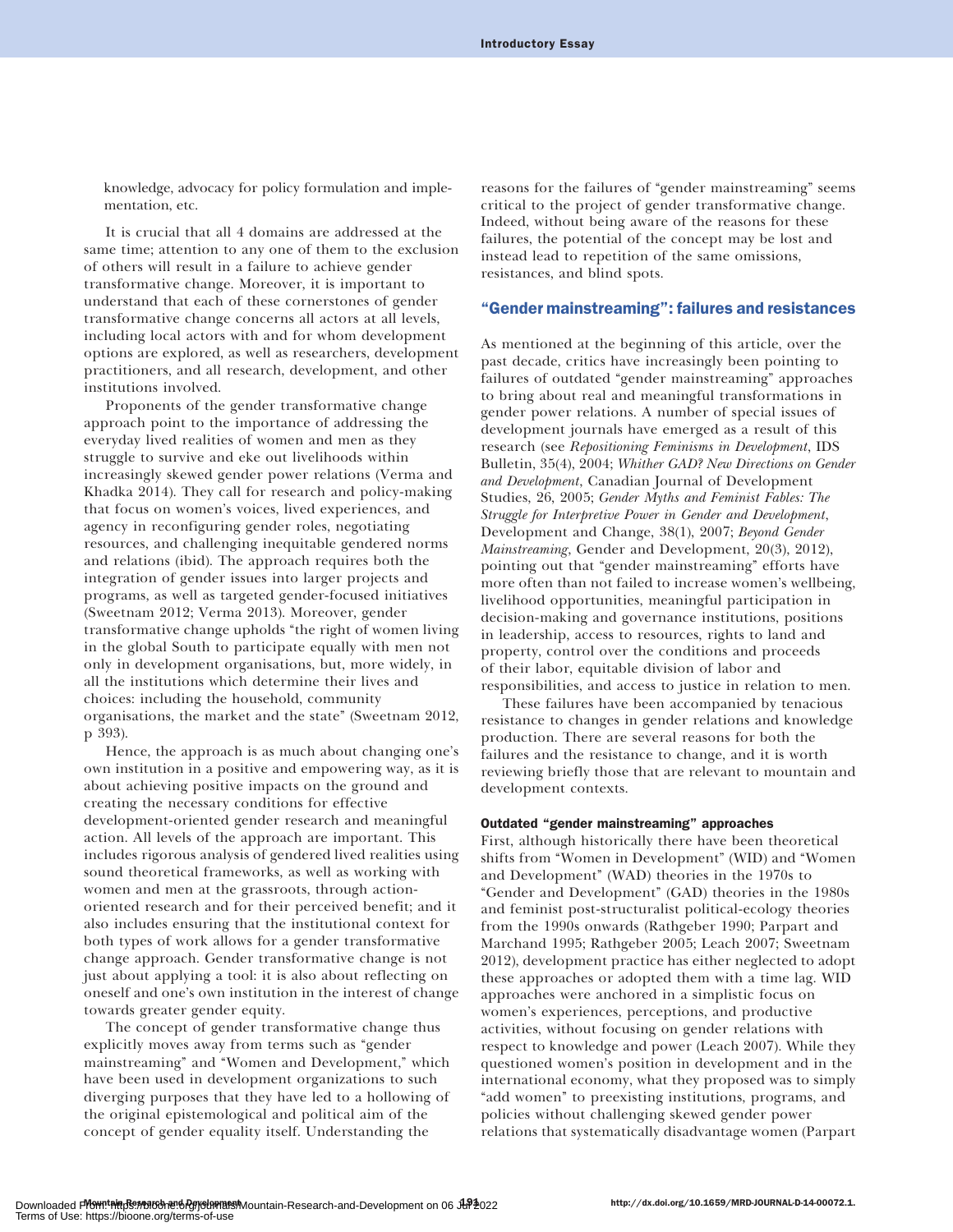and Marchand 1995; Rathgeber 2005). Critiques of WID and WAD approaches also center on their failure to challenge modernizing notions of science and neoliberal economic growth models, as well as on their low to nonexistent uptake by development organizations and agencies due to the inherent transformative considerations of power that are frequently viewed as too ''sensitive'' (Verma and Khadka 2014) or negatively labeled as "activist" and "feminist."

WID and WAD approaches were later nuanced by the advent of GAD theories, which put forward the concept of gender and also began to analyze women's reproductive and community roles (Kabeer 1994), as well as the different forms of difference that emerge as gender cuts across age, class, marital status, caste, etc. Still later, feminist post-structuralist political-ecology approaches shifted the focus to gendered relations, divisions of labor, decision-making, access to and control over resources, subjectivities, and meanings of gender (Moore 1993), as well as the way that gender, the global, and the local are mutually constituted (Mackenzie 2010). However, with some exceptions, these theoretical innovations have not translated into everyday development practices, which have continued in the vein of "gender mainstreaming" as espoused by WID and WAD. In terms of discourse, although GAD, feminist political ecology, and sociocultural analysis have found their way into development reports and documents (Leach 2007), they are less present in organizations focusing on natural resource management, where biophysical and economic analysis prevails (Bennett 2013). In this area of development, the concept of "gender" has either been substituted for a homogenous and undifferentiated concept of ''woman'' (Rathgeber 2005), or it has remained at the level of ''window dressing'' or a box to check off within larger development programs and institutions.

#### "Doing gender": unclear goals, unclear means

Second, "while many organizations have begun to pay more attention to 'doing gender,' it is not clear that this attention is grounded in in-depth theorization or understanding of what this actually means'' (Verma 2001, p 249) or how it can be effectively operationalized in practice. Hence, problems arise when 4 different but mutually supportive approaches are used interchangeably: ie when gender analysis (defined in Box 1) and feminist activism are conflated with or, most worryingly, disregarded in favor of gender awareness and gender championing (elaborated below). Although all 4 are required in a mutually supportive framework to effect change, it is important to define and differentiate them, as each represents a different strategy and politics of engagement, activism, and depth of knowledge.

Gender awareness means that researchers, development practitioners, policymakers and local managers of natural resources are sensitized, conscious, and cognizant of

gender issues in development practice, policies, and research. Gender awareness is often promoted by gender champions, ie individuals who actively advocate, support, and implement gender transformative actions, policies, and research. Gender champions are not necessarily trained in gender conceptual frameworks, gender analysis, or gender-based methodologies, nor are they necessarily part of feminist networks or engaged in feminist activism. Potential gender champions include enlightened and committed researchers and staff of development institutions, as well as managers, directors, and leaders of such institutions.

Gender analysis entails in-depth understanding of gender relations, theories, methodologies, and strategies, which is often achieved through academic training in fields such as gender and development, women's studies, international development, environment studies, geography, anthropology, and feminist economics, in addition to—most importantly—through lived experience and applied fieldwork within these fields of expertise. It is often wrongly assumed that anyone including "gender focal points," many of whom may be both gender-aware and gender champions—can ''do gender'' in research without adequate training in gender analysis. Hence, fundamental contradictions and double standards exist in the way sociocultural and gender analysis is problematically regarded as an "add-on," in comparison to other subject areas of specialization that are viewed as "real science" (German et al 2010). These mutually reinforcing misperceptions of what gender analysis entails increase the challenge of conducting such work and translating it into transformative action. Gender analysis in a development context involves the critical examination of taken-for-granted assumptions about development through a gender lens. For example, while many scholars argue that mountain areas are inaccessible, isolated, and remote, a gender-analytical critique will challenge these assumptions in light of the spread of powerful discriminatory practices, discourses, and norms that work against women in particular (Anand and Josse 2002, p 234). In this specific case, analysis has revealed that even isolated mountain contexts are not cut off from broader forms of social, political, cultural, and economic processes, which connect even the remotest regions of the world (Gupta and Ferguson 1997). The fact that the global interacts with the local in complex and multidimensional ways (Mackenzie 2010) is critical in understanding how certain gender-biased discourses, norms, and interventions are privileged over others.

Feminist activism in the context of development normally involves an inherently political agenda for gender equality and for shifting power relations, focusing on women's rights, empowerment, and elimination of gender disparities in power and status (Goetz 2004). Although feminism is about effecting a change towards more equitable power relations between women and men,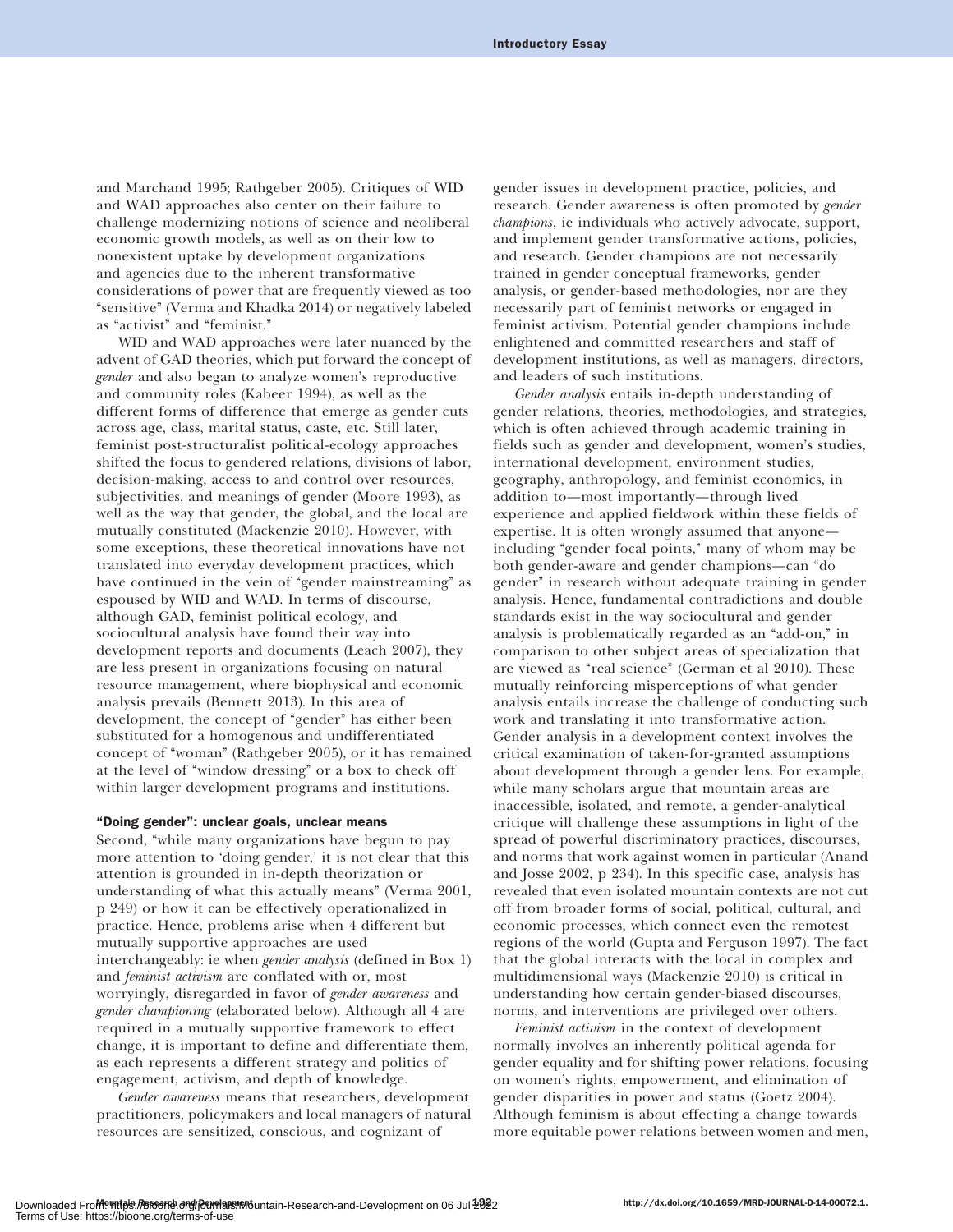feminist activism is often viewed in a negative light in development organizations as it challenges the status quo and techno-centered orientations.

Failures in addressing gender inequities have tended to arise when "gender mainstreaming" is understood as focusing on simplistic logos, technical fixes, and apolitical and ahistorical agendas, and when gender awareness and gender championing are promoted at the expense of gender analysis and feminist activism. As mentioned above, all 4 are simultaneously necessary to challenge the obstinate resistance that exists in many development contexts, and to effect real, meaningful change.

## Major gaps in gender knowledge, action-research practice, and policy implementation

Third, several major gaps in knowledge about the gender aspects of specific development issues persist. In some cases, they are due to a lack of sound gender analysis and methodologies in specific subject areas (eg climate change, land tenure, large-scale land acquisition, water, black carbon, pastoralism, cryosphere, extractive industries, or food security). In other cases, the gaps are the result of weak and simplistic gender approaches being used in lieu of rigorous gender analysis and conceptual frameworks. Although the scientific literature examining mountain issues from a gender-analytical perspective has grown over the last decade (Molden et al 2014), more work in this area is needed. Gaps in systematic evaluation, accountability, and resources have been critically noted as well (AfDB 2012). Another issue is the need for translating findings from gender research into policies that influence change. This requires disseminating research in accessible non-jargonistic forms to the general public and local communities—especially those who participate in contributing to the production of that knowledge itself and producing and sharing findings in accessible forms across disciplinary boundaries.

In terms of policy, Leach (2007) argues that there is

little evidence of a well-conceptualized gender relations perspective on environmental relations in policy literature. Issues of rights and resource access and control are now acknowledged, but not necessarily in relation to gender, and rarely through the relational, multi-layered lens which feminist political ecologists and gender analysis of land have seen as important.  $(p 82)$ 

Although many development organizations may have strong gender equity policies in place, these policies are prone to "evaporation" in practice. Some researchers may not be aware of approaches that could help them to ensure that their gender insights influence development practice and policy; but others may consciously resist gender approaches. Action-oriented approaches, developed to ensure that research responds to the needs of society, are not yet sufficiently well operationalized, and their practice requires training.

Ideally, in an action-oriented approach, the objectives of applied research for development are defined jointly with the stakeholders concerned, and phases of co-production of knowledge are implemented in the course of the research process. This is one potential way of ensuring that research is relevant to society and is capable of taking into account the normative aspects of development.

Gaps also exist between strong gender policies and their weak implementation within development institutions, at national levels, and in international laws and obligations. Monitoring and advocacy is needed to ensure that gender actions and policies are implemented effectively. This means being aware of the sometimes "hidden" and unintended consequences of development projects, which may diverge from the stated project objectives and have negative effects (Ferguson 1994). Unintended consequences often arise in the context of problematic assumptions about the ''unlimited'' availability of women's labor for implementing development technologies and interventions in fieldlevel projects (Leach 2007; also see Narain 2014, Halbrendt et al 2014, and Khadka et al 2014, in this issue). Accordingly, these assumptions require critical reflection, including on how to mitigate their negative impacts. Similarly, disjunctures exist between representations of development policy as a technical matter and demonstrations of "success" through technical evaluations, on the one hand, and the complex political realities of policy formulation and implementation, on the other (Mosse 2005). Mosse's argument that "policy primarily functions to mobilize and maintain political support, that is to legitimize rather than to orient practice'' (2005, p 14) is especially relevant to feminism in development. Gender equity policies, strategies, and plans are often regarded as ''window dressing'' to mask patriarchal practices and the unwillingness to embrace meaningful changes in power relations.

It is worth noting that disconnections also exist ''between the discourses circulating in transnational feminist networks, politics at the national level, and the way gender relations, which are embedded in complex layers of historical and cultural determination, are actually played out in everyday livelihood contexts'' (Kandiyoti 2004, p 135). Such divergences also characterize feminist activist spaces, academia, and development institutions. Many scholars reflect on these gaps and suggest that critical attention is required in future to bridge such feminist spaces, while keeping in mind the costs and compromises involved in building alliances (Cornwall et al 2004; Goetz 2004; also see Joshi 2014, in this issue).

### Tenacious forms of resistance

Fourth, a systematic critique of "gender mainstreaming" is difficult to articulate without reflecting on the multitude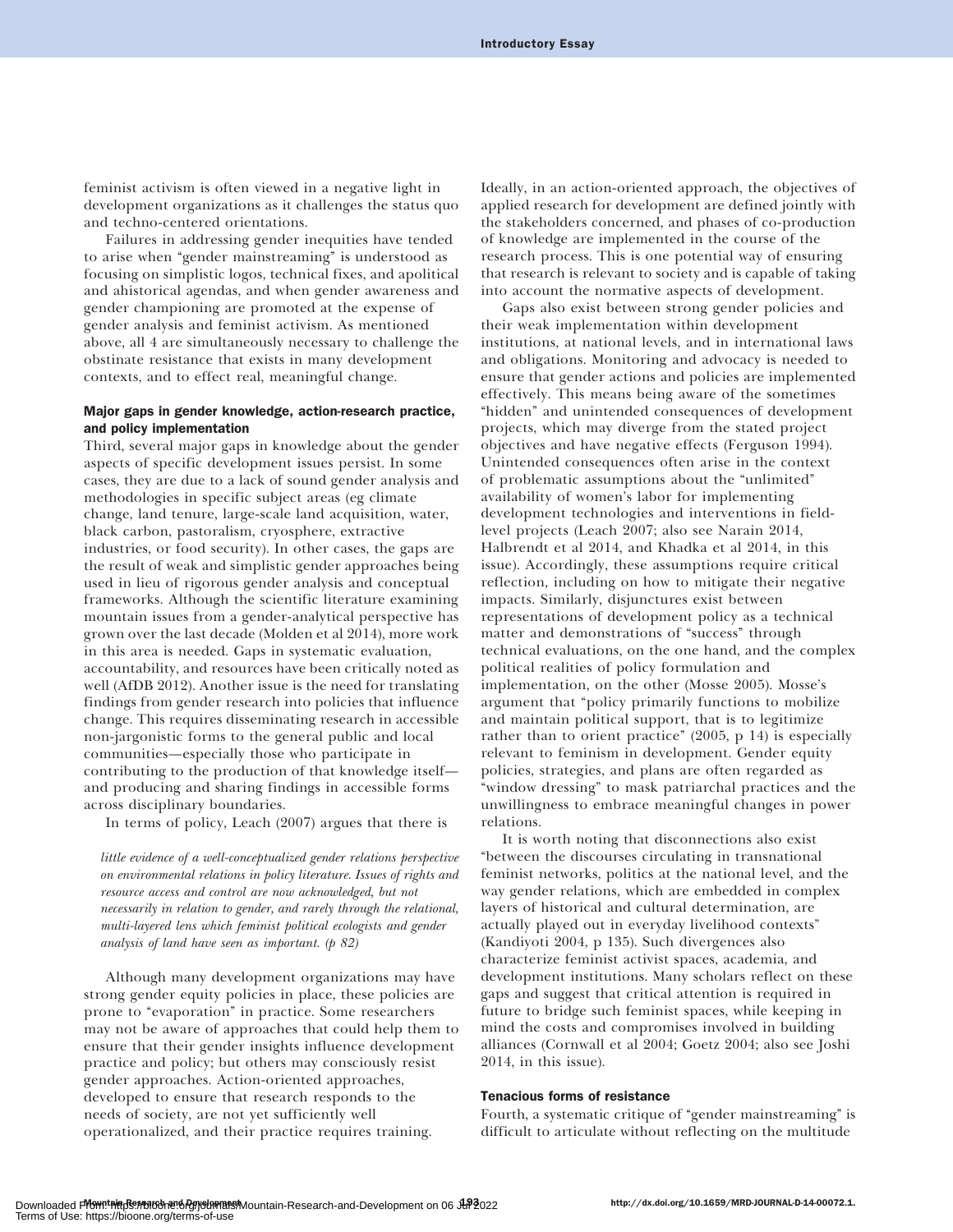of frustrations and disillusionments (Rathgeber 2005; Cornwall et al 2007; Sandler and Rao 2012; Parpart 2014) and the not-so-surprising high turnover of gender and development experts that occurs in many development institutions. These problems are often due to the fact that ''gender appears to be neutralized of political intent. Diluted, denatured, depoliticized, included everywhere as an afterthought, 'gender' has become something everyone knows that they are supposed to do something about'' (Cornwall et al 2004, p 1). Most professionals in any subject area would be demoralized by such a perception of their discipline, and gender experts and analysts are no exception. The task of gender transformative change, however, is further complicated by stubborn resistances. With almost 20 years of experience working both within and outside of research for development organizations, I have come to refer to resistance as the inevitable "3 Bs" associated with advancing gender transformative change within development institutions: backlash, backsliding, and burnout. Briefly, backlash is an expected and unavoidable cost of advancing gender equality. It is often the manner by which those who are privileged in terms of power resist changes that they foresee as being threatening, destabilizing, or disadvantageous. Backsliding means that every step forward is followed by 2 steps backwards: advances made in policy, laws, research findings, or the status of women are almost inevitably followed by attempts to dismantle and override these gains. Burnout, lastly, is the phenomenon experienced by many gender experts as a result of backlash and backsliding; for instance, it is what occurs when hostility, barriers, and indifference cause them to opt out of their positions as gender experts and to abandon gender research and activism. Taken together, the "3 Bs" result in a loss of vitally important experience. Although these and other forms of obstinate resistance continue to thrive in many development contexts and institutions, they are rarely discussed, theorized, or given due attention.

## **Conclusions**

The mere fact of the "Bhutan+10" conference being held a decade after the first gathering in 2002 speaks volumes about the strides that have been made in the field of gender and development in mountains. The move from a conference that focused on "celebrating mountain women'' to one that was more reflexive, strategic, and content-driven is a major achievement. This move is reflected, among other things, in the increased number of articles in Mountain Research and Development that take an explicit gender analytical approach: from one in MRD 22(3) in 2002 to many more in the present issue, and several others that have been published meanwhile in open issues of MRD.

However, many profound challenges remain in future, including translation of these visions into meaningful

gender transformative change, leading for example to more women in higher decision-making positions; diligent work towards a gender-friendly and equitable organizational culture; building on and retaining the many innovations introduced in organizations; strategically addressing and mitigating tenacious resistances; resolving conceptual and methodological tensions between gender integration (ie "mainstreaming") and gender-focused work; and enabling rigorous sociocultural and political-economy gender research on an equal footing with other subject areas and disciplinary foci. Ensuring increased citations and uptake of research findings into practice so that those people who are supposed to benefit from research actually do, will also be important challenges in the future.

As we gear up for "Bhutan+20" and a more gender transformative agenda, it will be important to retain significant gains already made. Several organizations have lost their hard-won gender units despite growing recognition of the importance of gender-focused and integrative work that requires highly skilled gender teams (AfDB 2012; UNWomen 2013)—a form of the backsliding mentioned above. Reflecting on these and other losses, Bhutan+10 delegates banned the use of the "M word," shorthand for "gender mainstreaming," and instead called for a gender transformative agenda, as highlighted in the Bhutan+10 Declaration (NCWC et al 2012). Such an agenda requires collective action, or an appropriate politics of solidarity (Kandiyoti 2004), especially when there is tenacious resistance within development institutions, programs, and projects, and in a context where there is ''more effective strategising and alliance building by conservative forces'' (Molyneux 2004, p 114).

Working towards gender transformative change while retaining gains of the past continues to be a great challenge. In their review of the disjunctures between professional intentions and actual practices with respect to the transformative agenda of gender in development, Cornwall et al (2007) note the compromises and pragmatism that are required in working within institutions of development, within what they call the ''politics of influence''. The politics of influence means working within the institutional rules of the game and organizational politics of agenda setting, which often create pressures for ''simplification, sloganizing and the most common denominator of consensus'' (ibid, p 16). These are frequent characteristics of "gender mainstreaming.'' Cognizant of the risk of backsliding on important international policy gains, feminist gender and development advocates took the decision not to hold an international women's conference in 2005 (''Beijing+10''; Cornwall et al 2007). Awareness and analysis of such compromises are important to ensure that the more strategic issues remain at the center of development.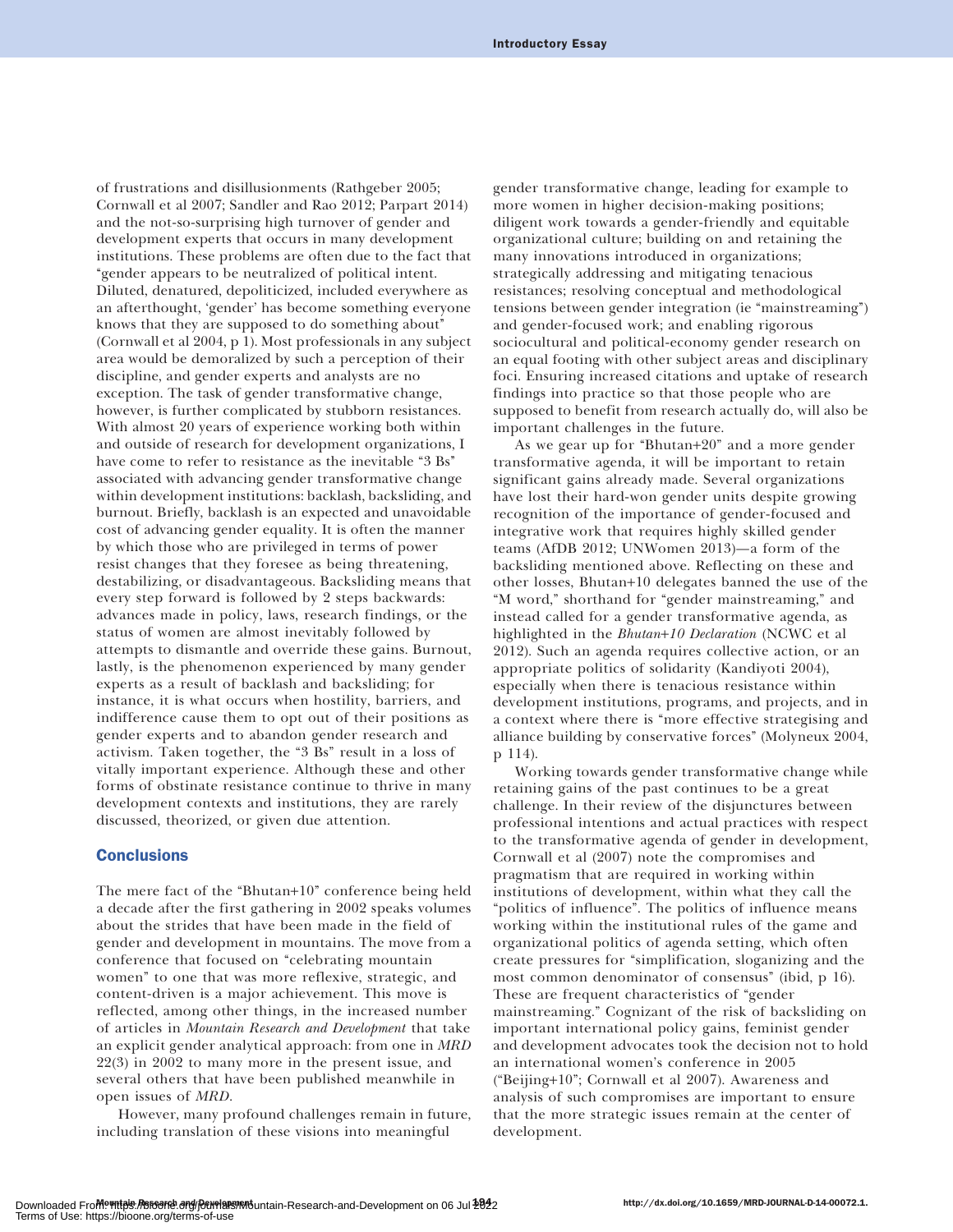Finally, within the politics of influence, it is important to recognize that ''women do not operate in worlds devoid of men, or more powerful women for that matter. Those who are powerful must also be included in the constitution of the 'problem,' as well as the 'solution''' (Verma 2001, p 249). The importance of involving powerful women and, in particular, powerful men cannot be emphasized enough, as the latter are most often the gatekeepers of policies, decision-making, and allocation of resources, and are strategically positioned to enable, or constrain, effective change. Working within development programs, projects, and organizations often means

compromising the gender agenda in order to move forward in one area or retain hard-won gains in another. But it also means reminding decision- and policy-makers of their responsibilities as enlightened leaders, gender champions, and agents of change towards greater gender equality and wellbeing of women and men who are supposed to be the intended beneficiaries of development. It means walking the walk, not just talking the talk. Working strategically to ensure this over the next decade will require systematic changes in attitudes and beliefs, as well as a great deal of out of the box thinking and action.

#### ACKNOWLEDGMENTS

The author is grateful to the International Centre for Integrated Mountain Development (ICIMOD) for the opportunity to lead the Bhutan+10 Gender and Sustainable Mountain Development Conference and contribute to this Special

#### REFERENCES

AfDB [African Development Bank Group]. 2012. Mainstreaming Gender Equality: A Road to Results or a Road to Nowhere? Synthesis Report, Operation Evaluation Department. Tunis, Tunisia: African Development Bank. Anand A, Josse O. 2002. Celebrating mountain women: Moving mountains,

moving women. Mountain Research and Development 22(3):233–235. APWLD [Asia Pacific Forum on Women, Land, and Development]. 2012. Feminist Participatory Action Research: Our Journey From Personal Change to Structural Change. Bangkok, Thailand: APWLD.

Bennett L. 2013. For Mountains and People: Addressing Ecological Stress and Embedded Inequalities from ICIMOD's Disciplinary Borderlands. Kathmandu, Nepal: International Centre for Integrated Mountain Development.

**Bossenbroek L, Zwarteveen M.** 2014. Irrigation management in the Pamirs in Tajikistan: A man's domain? Mountain Research and Development 34(3):266–275.

Cornwall A, Harrison E, Whitehead A. 2004. Introduction: Repositioning feminisms in gender and development. IDS Bulletin 35(4):1–10.

Cornwall A, Harrison E, Whitehead A. 2007. Gender myths and feminist fables: The struggle for interpretive power in gender and development. Development and Change 38(1):1–20.

Ferguson J. 1994. The Anti-Politics Machine: "Development", Depoliticization, and Bureaucratic Power in Lesotho. Minneapolis, MN: University of Minnesota Press. German L, Ramisch J, Verma R. 2010. Agriculture, natural resource

management and 'development'. In: German L. Verma R. Ramisch J. editors. Beyond the Bio-Physical: Knowledge, Culture and Politics in Natural Resource Management. New York, NY: Springer, pp 1–24.

Goetz AM. 2004. Reinvigorating autonomous feminist spaces. IDS Bulletin 35(4):137–140.

Gupta A, Ferguson J. 1997. Culture, power, place: Ethnography at the end of an era. In: Gupta A, Ferguson J, editors. Culture, Power, Place: Explorations in Critical Anthropology. Durham, NC: Duke University Press, pp 1–29.

Halbrendt J, Kimura AH, Gray SA, Radovich T, Reed B, Tamang BB. 2014. Implications of conservation agriculture for men's and women's workloads among marginalized farmers in the central Middle Hills of Nepal. Mountain Research and Development 34(3):214–222.

ICIMOD [International Centre for Integrated Mountain Development]. 2003. Advancing the Mountain Women's Agenda: A Report on a Global Gathering 'Celebrating Mountain Women' in Bhutan, October 2002. Kathmandu, Nepal: ICIMOD.

ICIMOD [International Centre for Integrated Mountain Development], TML [The Missing Link]. 2002. Her Way Forward: Voices of Mountain Women. Kathmandu, Nepal: ICIMOD and Mumbai, India: TML.

Joshi D. 2014. Feminist solidarity? Women's engagement in politics and the implications for water management in the Darjeeling Himalaya. Mountain Research and Development 34(3):243–254.

Kabeer N. 1994. Reversed Realities: Gender Hierarchies in Development Thought. London, UK and New York, NY: Verso.

Kandiyoti D. 2004. Political fiction meets gender myth: Post-conflict reconstruction, "democratization" and women's rights. IDS Bulletin 35(4):134-

Issue, and for covering the publication fee for the present article. The author would also like to thank Manohara Khadka and especially Anne Zimmermann for

their reviews, useful feedback, valuable suggestions, and inputs.

136. Khadka M, Karki S, Karky BS, Kotru R, Darjee KB. 2014. Gender equality challenges to the REDD+ initiative in Nepal. Mountain Research and Development 34(3):197–207.

Leach M. 2007. Earth mother myths and other ecofeminist fables: How a strategic notion rose and fell. Development and Change 38(1):67–85. Mackenzie F. 2010. Gender, land tenure and globalisation: Exploring the conceptual ground. In: Tsikata D, Golah P, editors. Land Tenure, Gender and Globalization: Research and Analysis From Africa, Asia and Latin America. Ottawa, Canada: International Development Research Centre, pp 35–69.

Molden D, Verma R, Sharma E. 2014. Gender equality as a key strategy for achieving equitable and sustainable development in mountains: The case of the Hindu Kush Himalayas. Mountain Research and Development 34(3): 297–300.

Molyneux M. 2004. The chimera of success. IDS Bulletin 35(4):112-116. Moore D. 1993. Contesting terrain in Zimbabwe's eastern highlands: Political ecology, ethnography and peasant resource struggles. Economic Geography 69:380–401.

Mosse D. 2005. Cultivating Development: An Ethnography of Aid Policy and Practice. London, UK and Ann Arbor, MI: Pluto Press.

**MRD [Mountain Research and Development].** 2002. Women in Mountains: Gathering Momentum. Special Issue. Mountain Research and Development 22(3). http://www.bioone.org/toc/mred/22/3; accessed on 12 July 2014. **Narain V.** 2014. Shifting the focus from women to gender relations: Assessing the impacts of water supply interventions in the Morni-Shiwalik Hills of northwest India. Mountain Research and Development 34(3):208–213.

NCWC [National Commission for Women and Children], MoAF [Ministry of Agriculture and Forests], ICIMOD [International Centre for Integrated

Mountain Development]. 2012. Bhutan+10: Gender and Sustainable Mountain Development in a Changing World. 15–19 October 2012, Thimphu, Bhutan. Conference Declaration. Thimphu, Bhutan: NCWC, MoAF, ICIMOD.

Parpart J. 2014. Exploring the transformational potential of gender mainstreaming in international development institutions. Journal of International Development 26:382–395.

Parpart JL, Marchand ME. 1995. Exploding the canon: An introduction/ conclusion. In: Marchand ME, Parpart JL, editors. Feminism / Postmodernism / Development. London, UK and New York, NY: Routledge, pp 1–41.

Pearson R. 2004. Women, work and empowerment in a global era. IDS Bulletin 35(4):117–120.

Piketty T. 2014. Capital in the Twenty-First Century. Cambridge, MA: Belknap Press. **Rathgeber EM.** 1990. WID. WAD. GAD: Trends in research and practice. The Journal of Developing Areas 24:489–502.

Rathgeber EM. 2005. Gender and development as a fugitive concept. Canadian Journal of Development Studies 26:579–591.

**Sandler J, Rao A.** 2012. The elephant in the room and the dragons at the gate: Strategising for gender equality in the 21st century. Gender & Development 20(3):547–562.